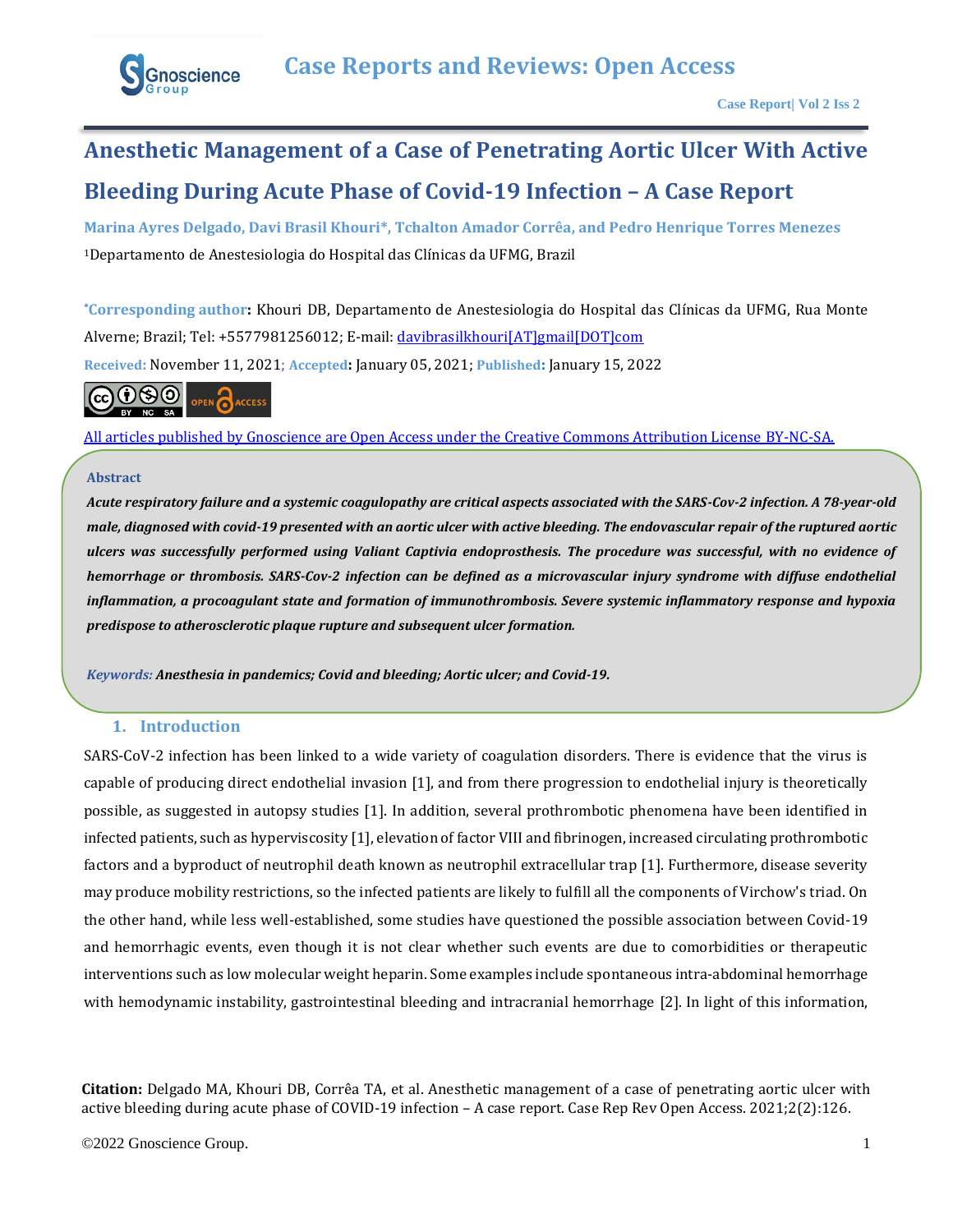this report describes a patient with multiple comorbidities, affected by Covid-19, who developed an intrathoracic hemorrhage secondary to a penetrating aortic ulcer.

#### **2. Case Report**

A 78-year-old male, presented to the health service with cough and dyspnea, associated with ventilatory-dependent thoracic back pain, without fever. He had been previously diagnosed with arterial hypertension, non-dialytic chronic kidney disease, insulin-dependent diabetes and heart failure with preserved ejection fraction. Chest x-ray detected a large left pleural effusion. A drainage 1,500 ml of hematic liquid was performed. He was referred to intensive care due to worsening of his respiratory condition. Covid-19 testing was performed by nasopharyngeal swab and was positive for SARS-Cov-2 by polymerase chain reaction (PCR). On the same day he developed symptomatic bradycardia, managed with dobutamine infusion. Chest CT showed cardiomegaly, aortic and coronary atheromatosis, as well as an expansive mediastinal lesion. An aortic angiotomography showed a hematoma occupying the anterior mediastinum and extending to the apex of the left hemithorax, with an estimated volume of 180 ml, in close contact with the aortic arch, pulmonary artery trunk and left subclavian artery. One mural thrombus was seen in the distal segment of the aortic arch, lying about 7.5 cm from the left subclavian artery, having a thin neck of 2.5 mm. There was another one in the descending segment of the thoracic aorta, at the level of T9, with the neck measuring 3.0 mm, both compatible with thin neck atherosclerotic ulcers. The patient was admitted in the hemodynamics department for corrective intervention. Standard monitorization was performed. A left radial arterial catheter was installed for invasive blood pressure monitoring and a central venous access was placed in the left internal jugular vein. General anesthesia was induced in rapid sequence with etomidate 0,6mg/kg, fentanyl 5µg/kg and rocuronium 1,2mg/kg, maintaining cardiovascular stability. He was intubated and mechanically ventilated on FiO2 60% and 8 cm H2O positive end-expiratory pressure (PEEP). The endovascular repair of the ruptured aortic ulcers was successfully made using Valiant Captivia endoprosthesis 40x40x212 and 36x36x207 after the emergence of the subclavian artery and distal anchorage adjacent to the celiac trunk. Care was taken during the procedure to maintain immobility, normothermia, stable blood pressure and euvolemic state, in order to minimize the risk for contrast-induced kidney injury. During the entire time individual protection equipment was used, including face shields, protective goggles, N95 masks, double gloves, waterproof gown. No one in the anesthesia team developed respiratory symptoms within 14 days of the procedure.

# **3. Conclusion**

Penetrating aortic ulcer is a complication of atheromatous plaque, that involves the entire intima layer of the aorta and advances into the middle layer and are considered a variant of classic aortic dissection. Ulcer of the thoracic aorta represents about 7,6% of acute aortic syndrome cases. History of smoking, systemic hypertension, high ASA score and severe atherosclerosis are the main risk factors. The diagnosis can be made by tomography [3].

Many mechanisms may explain the pathophysiology of multi-organ injury secondary to infection by SARS-CoV-2 and include direct viral toxicity, endothelial cell damage, thromboinflammation, dysregulation of the immune response and dysregulation of renin-angiotensin-aldosterone system (RAAS) [4]. The endotheliopathy occurs due to direct SARS-CoV2 infection, activation of the immune system and thromboinflammatory response [4]. Activated macrophages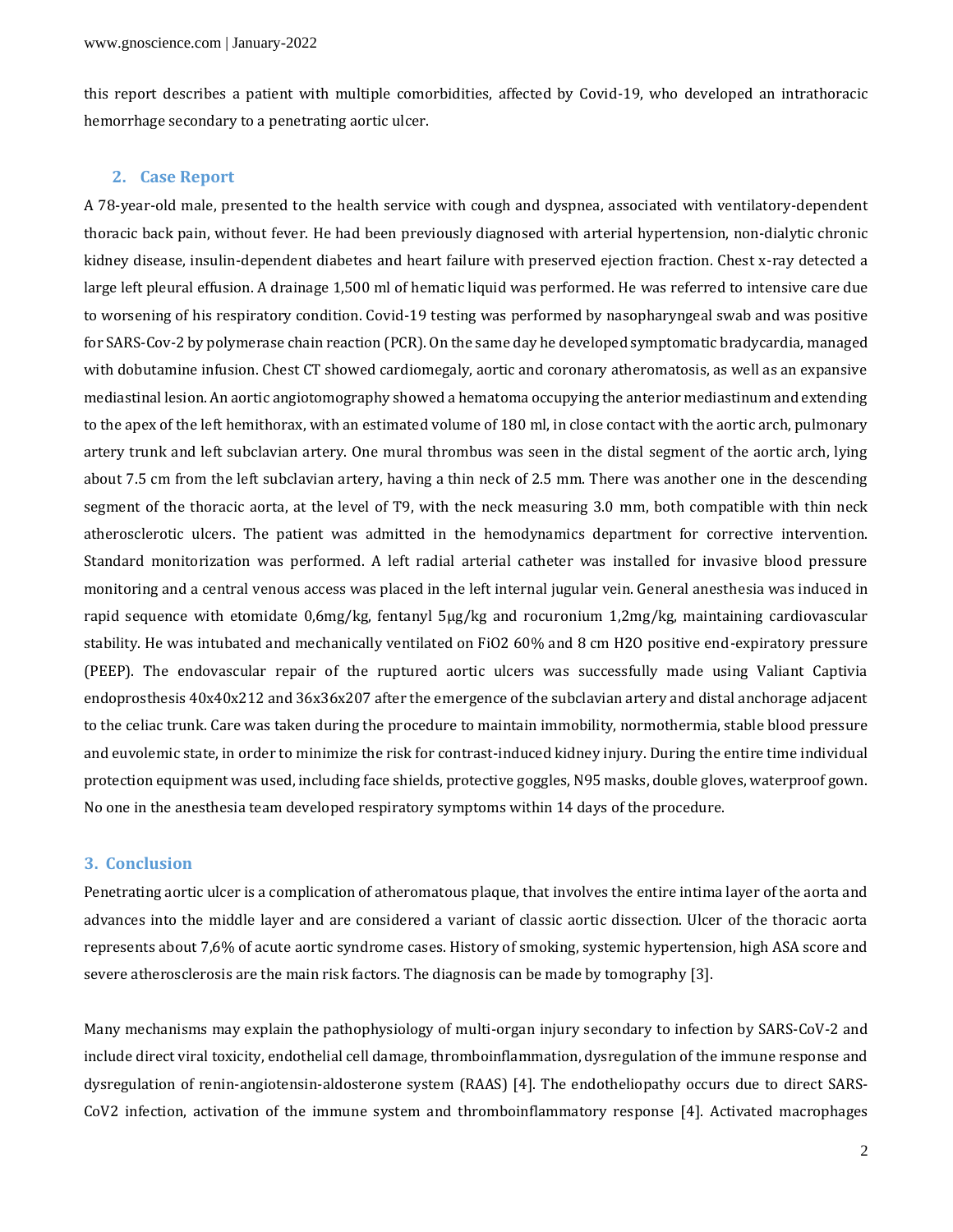secrete proinflammatory cytokines, which activate neutrophils that mediate the inflammatory response [1]. Endothelium damage leads to a procoagulant change of the vascular lumen and formation of immunothrombosis and organ injury [4]. In Covid-19, data showed platelet activation, elevation of Von Willebrand factor levels, presence of microthrombi which may explain the occurrence of arterial macrothrombosis, glycocalyx damage and decreased nitric oxide production [4].

SARS-CoV2 virus can also cause diffuse endothelial inflammation vasculitis followed by apoptosis and presents as a systemic inflammatory vascular disease. Findings suggest the virus can stimulate the deposition of immune complexes inside the vascular wall causing a severe inflammatory reaction [4]. Emerging evidence suggests that the severe systemic inflammatory response and hypoxia predispose to atherosclerotic plaque rupture and subsequent ulcer formation [4].

Surgical treatment of aortic ulcers is indicated in the presence of large ulcers, refractory pain, aortic dissection, hematoma of the aorta wall. The preferred therapy is the intervention with stent, to the detrimental of open surgical repair, when is possible [3].

In the anesthetic management of an aortic ulcer case, the anesthesiologist must be mainly concerned with the following aspects: guaranteeing immobility, which enhances patient capacity to withstand one to three hours of supine position; maintaining strict blood pressure control; performing adequate intravenous hydration, in order to reduce the risk of contrast-induced nephropathy; managing patient's coagulation function (performing and monitoring anticoagulation and its reversal); ordering successive laboratory exams; maintaining preparedness for massive transfusion protocol; preventing hypothermia [5].

To perform anesthesia in a patient with diagnosed or suspected SARS-Cov-2 infection, in addition to all measures listed above, it is mandatory that the anesthesiologist observes all institutional protocols to prevent staff and selfcontamination. That includes the use of PPE (Personal Protection Equipment) and the choice of techniques which minimize aerosol dispersion in the operating room. General anesthesia should be induced with a rapid sequence intubation technique.

#### **4. Declaration of Patient Consent**

The authors certify that they have obtained all appropriate guardian consent forms. In the form, the guardians have given their consent the patient images and other clinical information to be reported in the journal. The guardians understand that patient name and initial will not be published and due efforts will be made to conceal identity, but anonymity cannot be guaranteed.

## **REFERENCES**

1. Maier CL, Truong AD, Auld SC, et al. COVID-19-associated hyperviscosity: a link between inflammation and thrombophilia? Lancet. 2020;395(10239):1758–1759. [Online]. Available: [https://doi.org/10.1016/S0140-](https://doi.org/10.1016/S0140-6736(20)31209-5) [6736\(20\)31209-5](https://doi.org/10.1016/S0140-6736(20)31209-5)